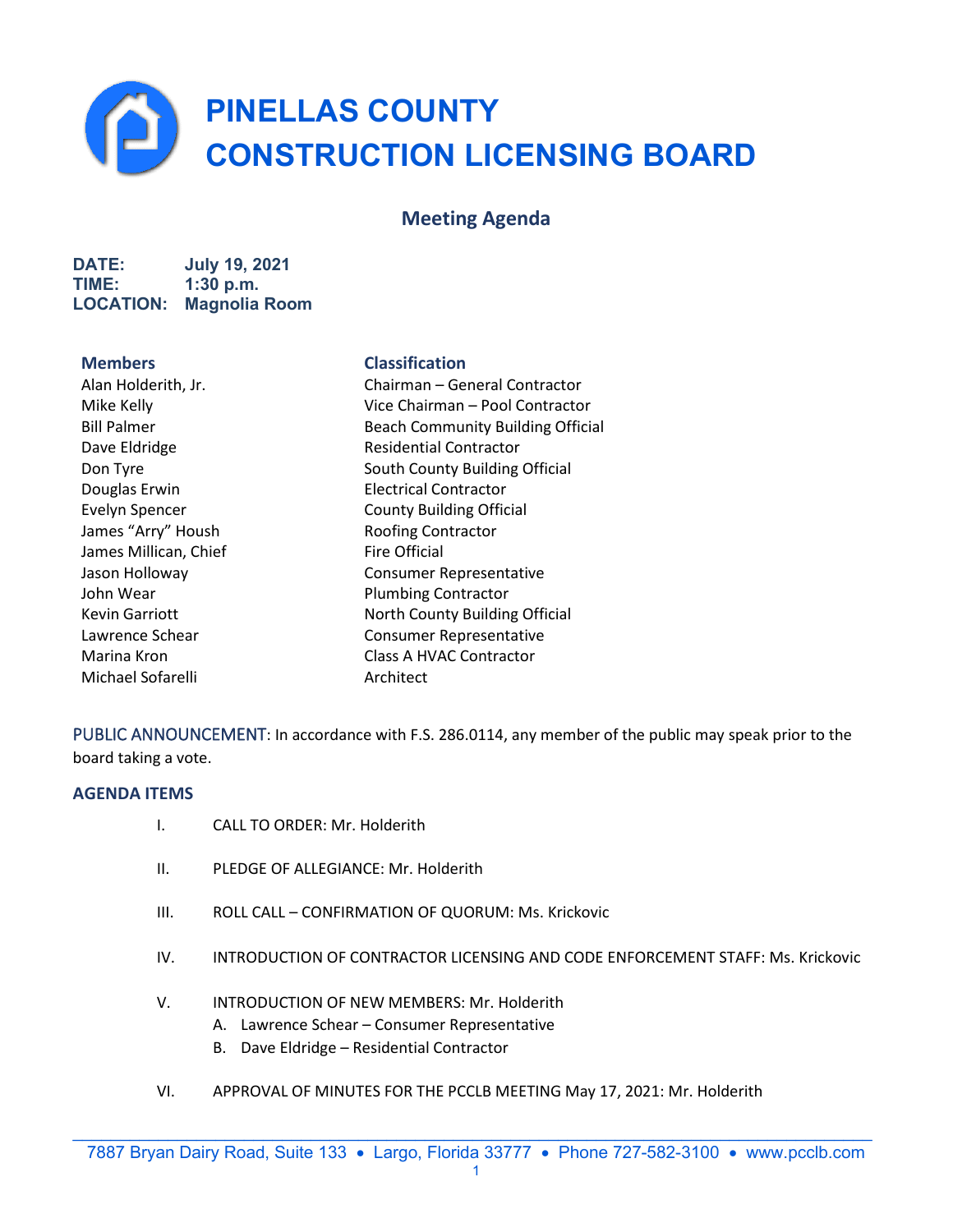- VII. APPROVAL OF CONSENT AGENDA: Mr. Holderith
	- A. Special Magistrate Hearing Minutes: May 3, 2021, May 24, 2021, and June 7, 2021
	- B. Examination Committee Reports: April 2021 June 2021
	- C. Board of Adjustment and Appeals for the Florida Building Code (Local Technical Amendment Hearing) Minutes: April 20, 2021
	- D. Expired Permit Violations (Spreadsheet Attached): There are no violations for this period.

# VIII. PUBLIC HEARINGS

ADMINISTER OATH (all individuals wishing to present testimony): Mr. Holderith

- A. Local Technical Amendment: Ms. Krickovic Recommendation for Approval from the Board of Adjustment and Appeals for the Florida Building Code: Michael McCarthy
	- i. Flood Ordinance City of St. Petersburg: Ms. Abernethy
	- ii. FBC Section 31.09 Coastal Construction Code
	- iii. Flood Ordinance City of Oldsmar

# IX. REGULAR AGENDA

Contains items to be discussed individually, but do not have a public hearing (all parties have been properly notified of hearings unless otherwise noted).

- A. Board members Terms Expiring on September 30, 2021:
	- i. Consumer Representative Jason Holloway
	- ii. Roofing Contractor Arry Housh
	- iii. Pool/Spa Contractor Michael Kelly
	- iv. Class A HVAC Contractor Marina Kron
	- v. Fire Marshall Jim Millican
	- vi. Don Tyre South County Building Official
	- vii. Press Release
	- viii. Application deadline August 17, 2021 at 3:00 pm
	- ix. Board Roster
- B. Board of Adjustments and Appeals and Examination Committee Vacancies: Ms. Krickovic
- C. Board of Adjustments and Appeals and Examination Committee Appointments: Ms. Krickovic
	- i. Scott Crawford Building Examination Committee Building Official
	- ii. Chuck Goldsmith BOAA Florida Building Code Architect
- D. Report Insurance Violation Fee Waivers: Ms. Krickovic Under the discretion granted to the Director by the Board, the following are those whose fees were waived due to mistakes made by brokers or staff. They are brought to the Board at your direction.
	- i. Jose A Olivera I-EC13006029 AC Electric of Cape Coral, LLC Clerical Error
	- ii. David F Ramsey I-CGC010310 R&S Engineering and Construction Corp Compassionate discretion was conveyed due to being hospitalized